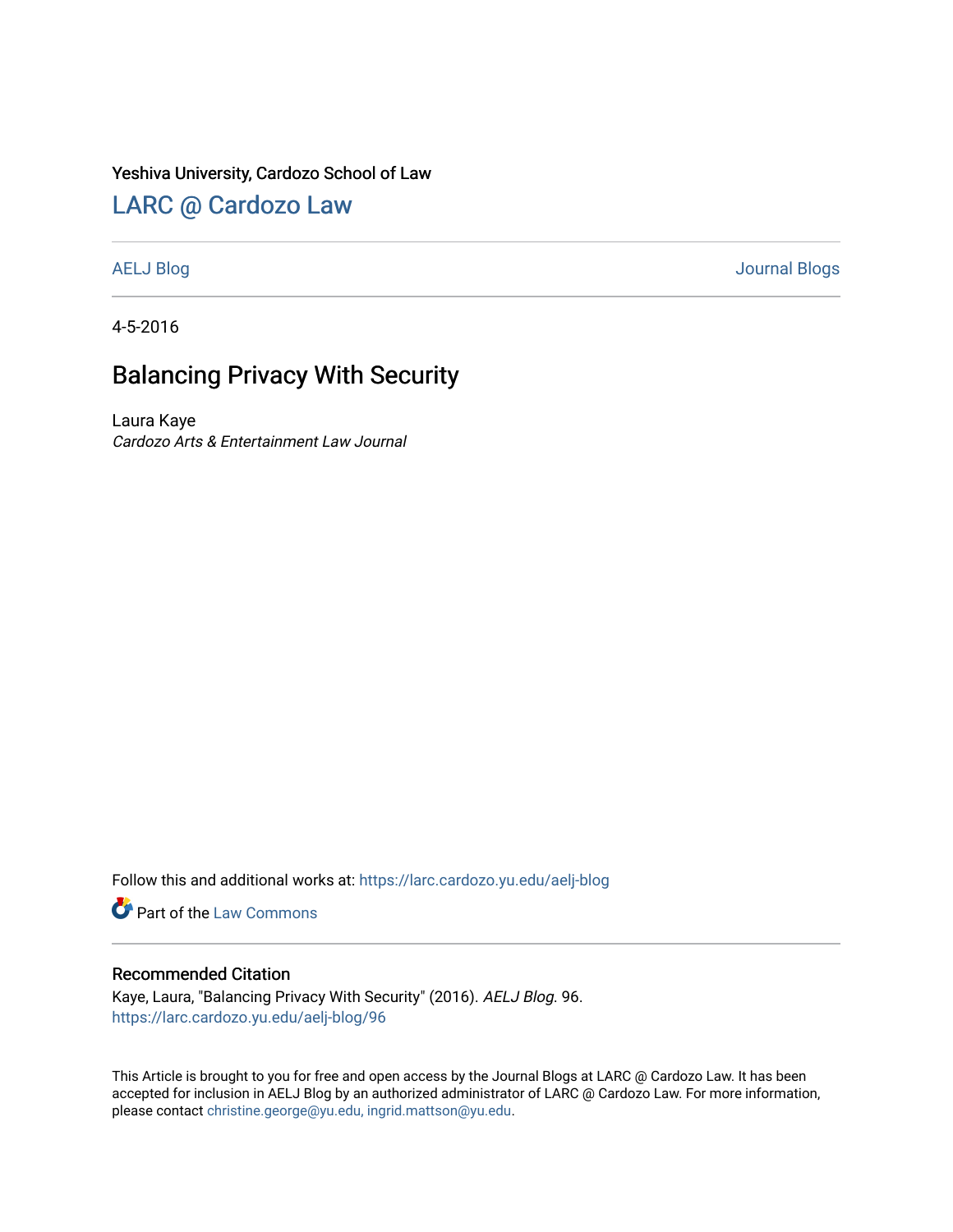# **Balancing Privacy With Security**

By [LAURA KAYE](https://cardozoaelj.com/author/laura-kaye/) / ON APRIL 5, 2016

In the investigation following the San Bernardino killings where fourteen people were murdered and twenty-two were left injured, authorities learned that one of the killers, Tashfeen Malik, had revealed violent inclinations in her social media activities. Since 2012, Malik had shown allegiance with radical jihad. CBS News made clear that Malik expressed her support in Facebook communications, which were initiated even before her arrival in the United States. At the time of the massacre, there was also a Facebook post on her page expressing her support for ISIL. However, it is unclear whether this message was a red flag of the forthcoming assault[.\[1\]](https://cardozoaelj.com/2016/04/05/balancing-privacy-with-security/#_ftn1)

Many individuals have utilized social media as a method to recruit and gain support for terrorist activity. Terrence McNeil was charged with "soliciting the killings of U.S. service members over social media, including Tumblr, Facebook and Twitter." Also, Junaid Hussein used social media to gain followers, trying to influence them to engage in terrorist acts against United States and United Kingdom. Twitter closed both of these individuals' accounts and reported the activity to authorities[.\[2\]](https://cardozoaelj.com/2016/04/05/balancing-privacy-with-security/#_ftn2)

Legislation was introduced on December  $15<sup>th</sup>$  which required social media companies to "report to law enforcement if they became aware of terrorist activity such as attack planning, recruiting or distribution of terrorist material."[\[3\]](https://cardozoaelj.com/2016/04/05/balancing-privacy-with-security/#_ftn3) The social media companies would not have to implement any new programs or policies in response to this legislation but would rather have to report any suspicious activity to law enforcement if any such terrorist activity was discovered[.\[4\]](https://cardozoaelj.com/2016/04/05/balancing-privacy-with-security/#_ftn4)

This legislation raises concerns of whether these social media sites should be forced to respond to any potentially dangerous communications revealed on these sites and, if so, what that response should entail.

There are several issues regarding such a policy. If Facebook or Twitter was forced to engage in a screening and reporting process involving possibly violent activity, privacy interests may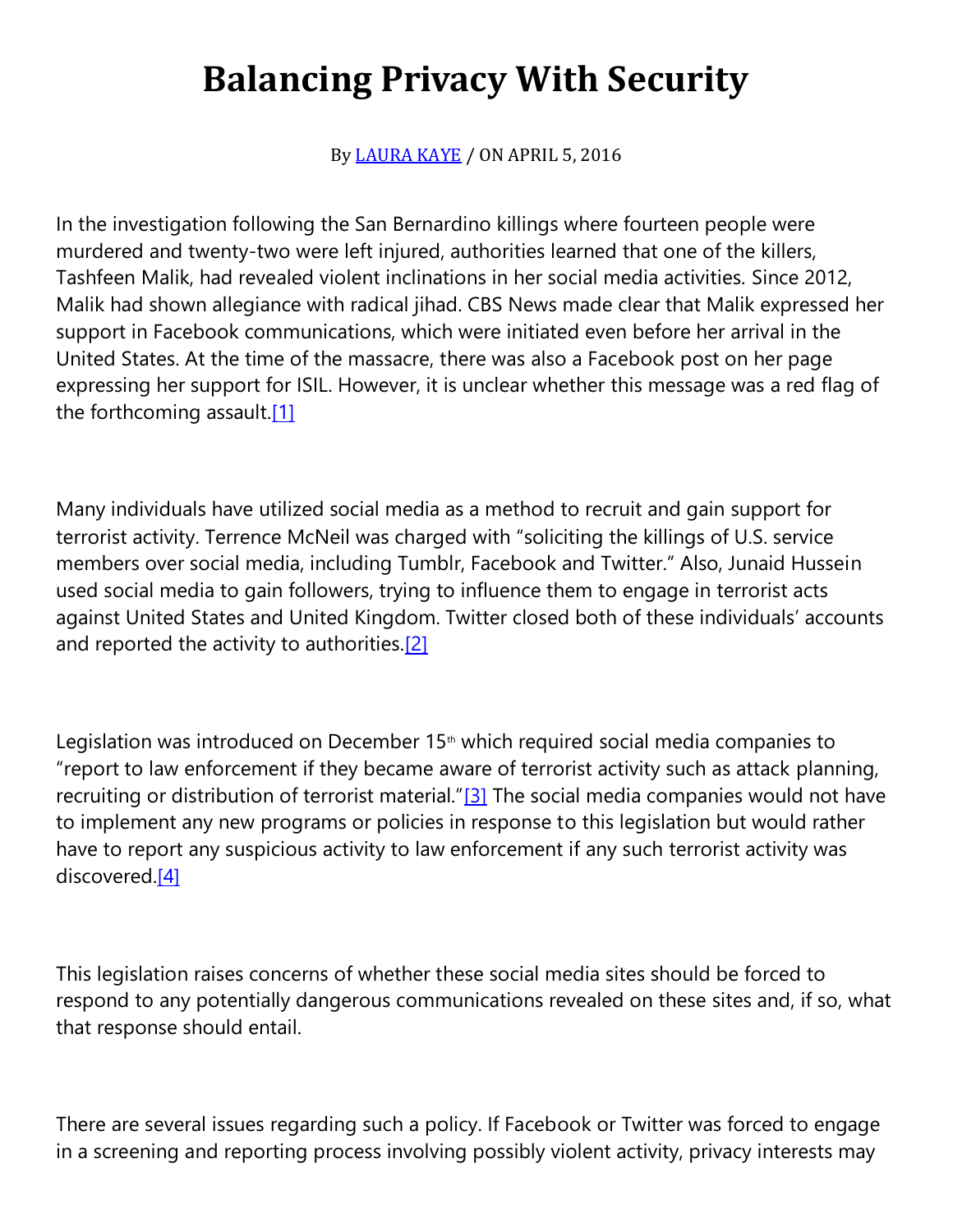be violated. Additionally, users may feel wary of engaging on these platforms for fear that their conversations will be provided to the government and less user activity would result in decreased business[.\[5\]](https://cardozoaelj.com/2016/04/05/balancing-privacy-with-security/#_ftn5)

This then is the challenge; balancing the competing interests of security and privacy. Even Twitter which champions the rights of privacy recognizes these competing interests when a Twitter spokesperson made this clear by saying "'violent threats and the promotion of terrorism deserve no place on Twitter and our rules make that clear. We have teams around the world actively investigating reports of rule violations, and they work with law-enforcement entities around the world when appropriate."<sup>[\[6\]](https://cardozoaelj.com/2016/04/05/balancing-privacy-with-security/#_ftn6)</sup>

Furthermore, there is an exorbitant amount of information that social media sites would have to weed through which even though potentially helpful to the government in addressing homeland security concerns appear unwieldy and an almost impossible undertaking. Possibly, a simple statement by the social media platforms themselves encouraging the users to report any dangerous activity or threatening posts would be the most efficient.

Democratic Senator Ron Wyden of Oregon said "he opposes the bill because 'terrorist activity' isn't defined and companies may perversely avoid looking for content to avoid breaking the law if they fail to report something. 'It would create a perverse incentive for companies to avoid looking for terrorist content on their own networks, because if they saw something and failed to report it they would be breaking the law, but if they stuck their heads in the sand and avoided looking for terrorist content they would be absolved of responsibility.'"[\[7\]](https://cardozoaelj.com/2016/04/05/balancing-privacy-with-security/#_ftn7)

David Gewirtz, a cyber warfare expert, stated that from a technical viewpoint, threatening information on social media sites could be identified even though there would be "false positives." It is important to recognize that there is a distinction between a "high-vitriol comment" and a "legitimate threat." Gewirtz also mentioned a possible approach is not to consider all the posts from users on a site but rather to look at certain groups of users that may be more likely to threaten national security such as recent immigrants.<sup>[8]</sup>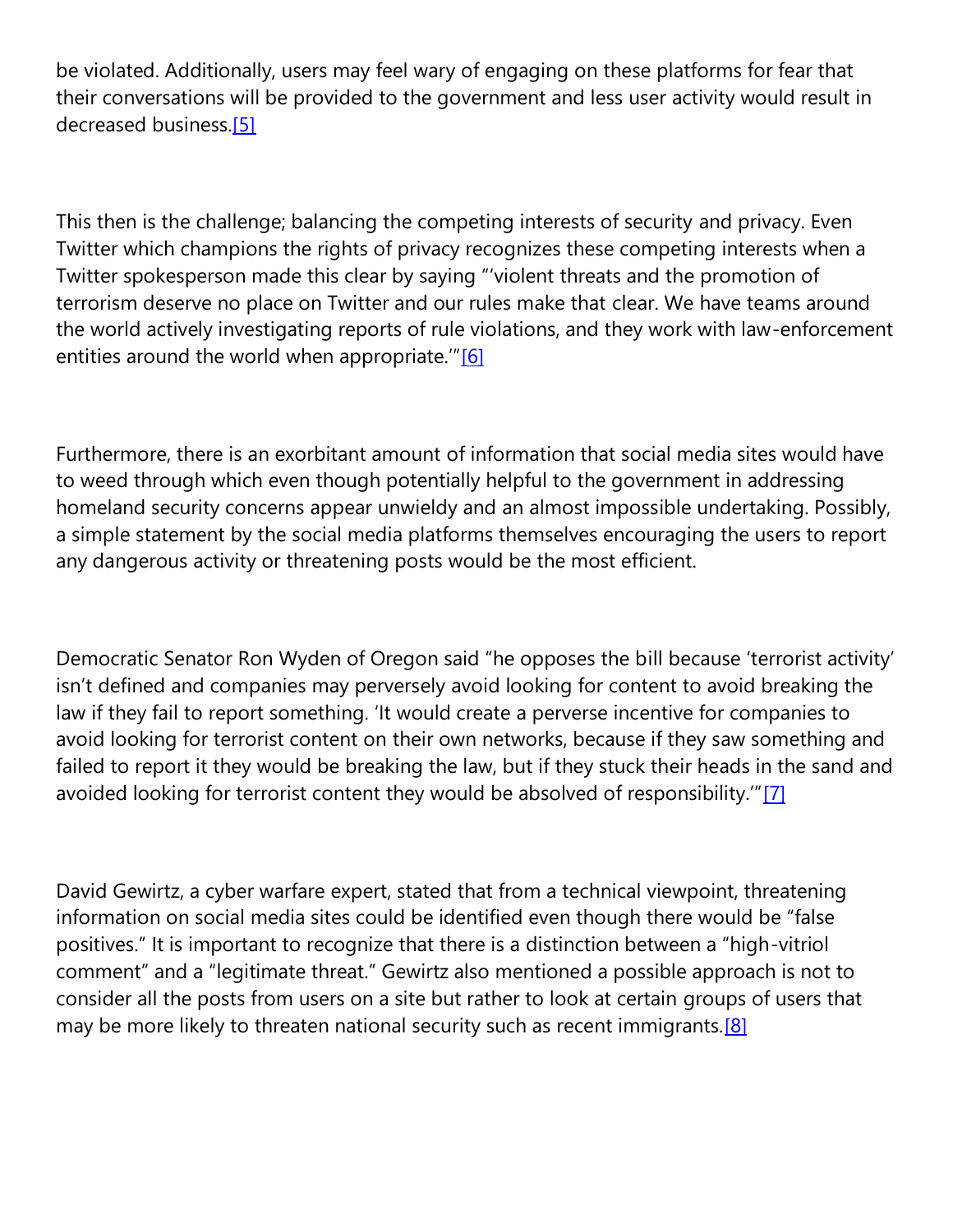In the past, social media companies have expressed concern about this type of legislation for the fear that if a post or tweet is not identified as potentially dangerous then they would be liable for a failure to conduct an adequate search.<sup>[9]</sup>

Despite concerns over privacy and chilling free speech in this legislation, social media screening and reports may be the most effective way to combat potential threats. Tyler Cohen Wood, a cyber security advisor said, "sometimes, social media can be a better representation of who a person is than anything else." Also, since posts and tweets are viewable by an individual's expansive network of friends and followers any virulent comments may be more easily detectable to prevent a future attack[.\[10\]](https://cardozoaelj.com/2016/04/05/balancing-privacy-with-security/#_ftn10)

*Laura Kaye is a second-year law student at the Benjamin N. Cardozo School of Law and a Staff Editor of the Cardozo Arts & Entertainment Law Journal. She is looking forward to a career in employment and privacy law.*

[\[1\]](https://cardozoaelj.com/2016/04/05/balancing-privacy-with-security/#_ftnref1) Brian Mastroianni, *Could Policing social media help prevent terrorist attacks?*, CBS News (Dec. 15, 2015, 6:00 AM), [http://www.cbsnews.com/news/could-policing-social-media](http://www.cbsnews.com/news/could-policing-social-media-prevent-terrorist-attacks/)[prevent-terrorist-attacks/.](http://www.cbsnews.com/news/could-policing-social-media-prevent-terrorist-attacks/)

[\[2\]](https://cardozoaelj.com/2016/04/05/balancing-privacy-with-security/#_ftnref2) Tami Abdollah, *Proposed law would have social media companies report 'terrorist activity' to law enforcement*, U.S.News, (Dec. 8, 2015, 6:57 PM), [http://www.usnews.com/news/politics/articles/2015/12/08/lawmakers-want-social](http://www.usnews.com/news/politics/articles/2015/12/08/lawmakers-want-social-media-companies-to-report-terrorists)[media-companies-to-report-terrorists.](http://www.usnews.com/news/politics/articles/2015/12/08/lawmakers-want-social-media-companies-to-report-terrorists)

[\[3\]](https://cardozoaelj.com/2016/04/05/balancing-privacy-with-security/#_ftnref3) *Id.*

[\[4\]](https://cardozoaelj.com/2016/04/05/balancing-privacy-with-security/#_ftnref4) Mastroianni, *supra* note 1.

[\[5\]](https://cardozoaelj.com/2016/04/05/balancing-privacy-with-security/#_ftnref5) *Id.*

[\[6\]](https://cardozoaelj.com/2016/04/05/balancing-privacy-with-security/#_ftnref6) Damian Paletta, *Congress Eyes Social-Media Companies as Terror Fears Mount*, Wall St. J., (Dec. 9, 2015, 8:17AM), [http://www.wsj.com/articles/congress-eyes-social-media-companies](http://www.wsj.com/articles/congress-eyes-social-media-companies-as-terror-fears-mount-1449667043)[as-terror-fears-mount-1449667043.](http://www.wsj.com/articles/congress-eyes-social-media-companies-as-terror-fears-mount-1449667043)